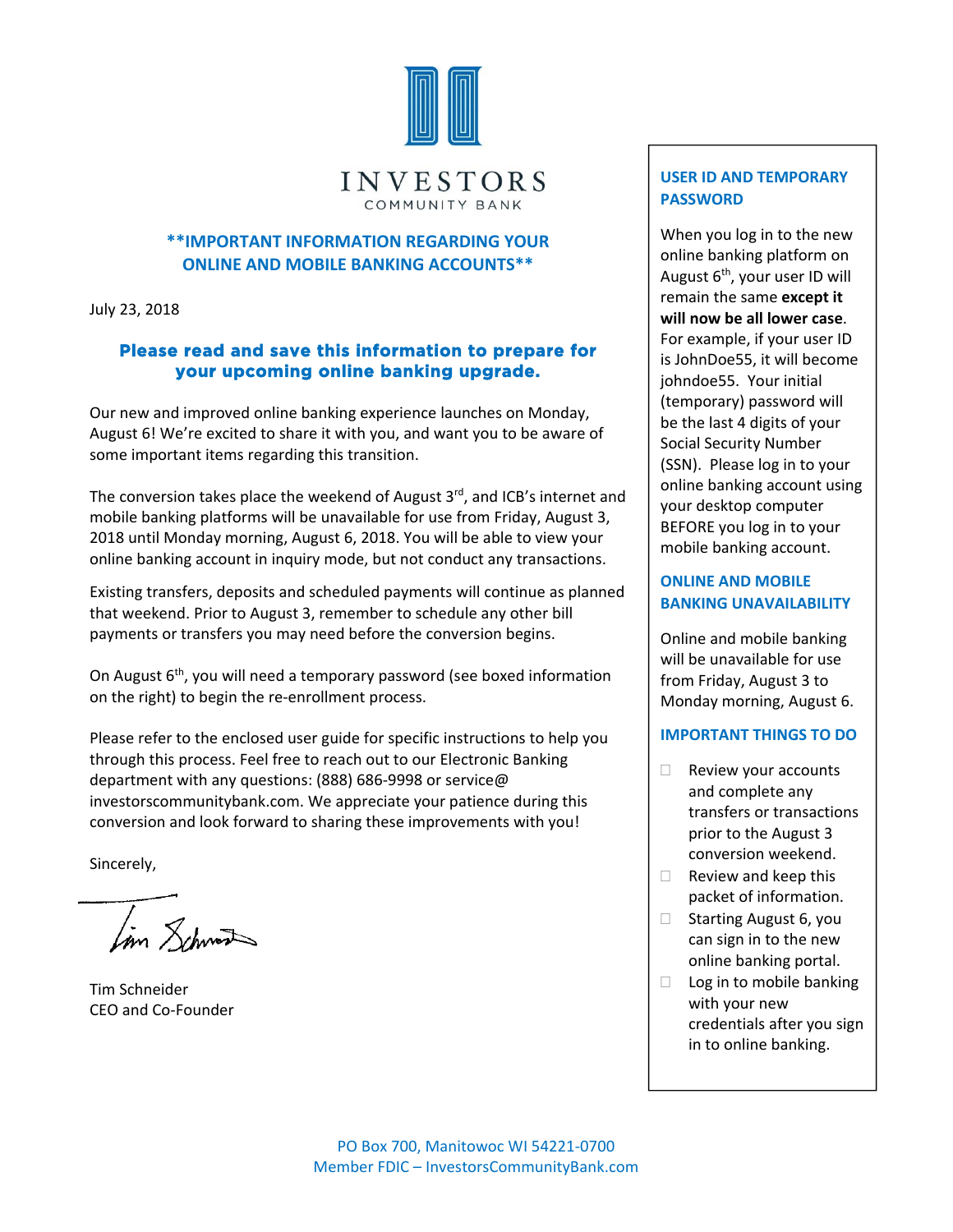

# **Your Guide to ICB's Online Banking Upgrade**





*We promise to walk in your shoes.* 

## **InvestorsCommunityBank.com/online-banking**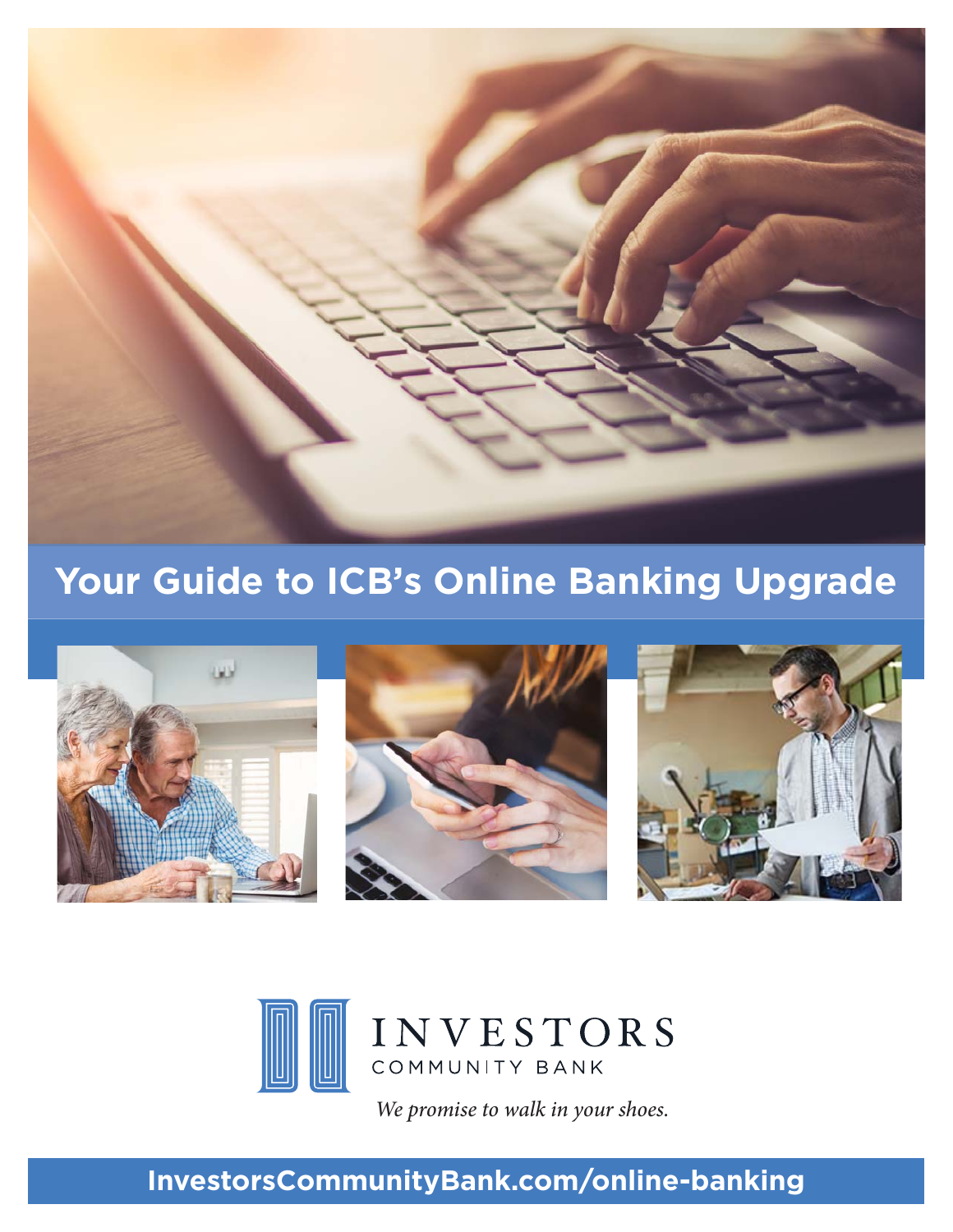## **Bringing the bank to you...online!**

Welcome! We are pleased to introduce our new and improved online banking site and are committed to ensuring that it is a smooth transition. This guide will provide all the information you need to successfully log in to ICB Online Banking, which is scheduled to go live the morning of August 6, 2018. Please keep this guide for future reference.



### **Online Banking Conversion Checklist:**

#### **Before the conversion:**

- $\Box$  Have your current online banking user ID available along with the last four digits of your Social Security Number. These will be needed to set up your new account.
- $\square$  Schedule any bill payments and transfers you need before the system becomes unavailable. Existing transfers, payments and direct deposits scheduled prior to August 3 will continue as planned the weekend of the conversion, and you will not be required to re-enroll in these services after the upgrade is complete.

#### **After the conversion:**

- $\square$  Begin the re-enrollment process outlined on the following pages.
- $\square$  Sign in to online banking using your existing user ID (all lower case) and the last four digits of your Social Security Number. You will be prompted to create a new password and choose security questions.
- $\square$  Log in to online banking on your desktop computer first before attempting to log into your mobile banking app. Not currently enrolled in mobile banking? You can download the app via Google Play or the Apple App Store.
- $\Box$  If you have any alerts set (low balance, etc.) they will not carry over, so you will need to reset those.

## **Have questions or need assistance?**

- **See the FAQ section starting on page 6 of this guide**
- **Visit InvestorsCommunityBank.com/online-banking**
- **Contact Electronic Banking via phone at (888) 686-9998**
- **Email Electronic Banking at service@investorscommunitybank.com**

### **Table of Contents**

| Conversion Checklist2       |
|-----------------------------|
| Getting Started3            |
| Change Credentials4         |
| Set up Challenge Questions4 |
|                             |
|                             |

Frequently Asked Questions.....6-8



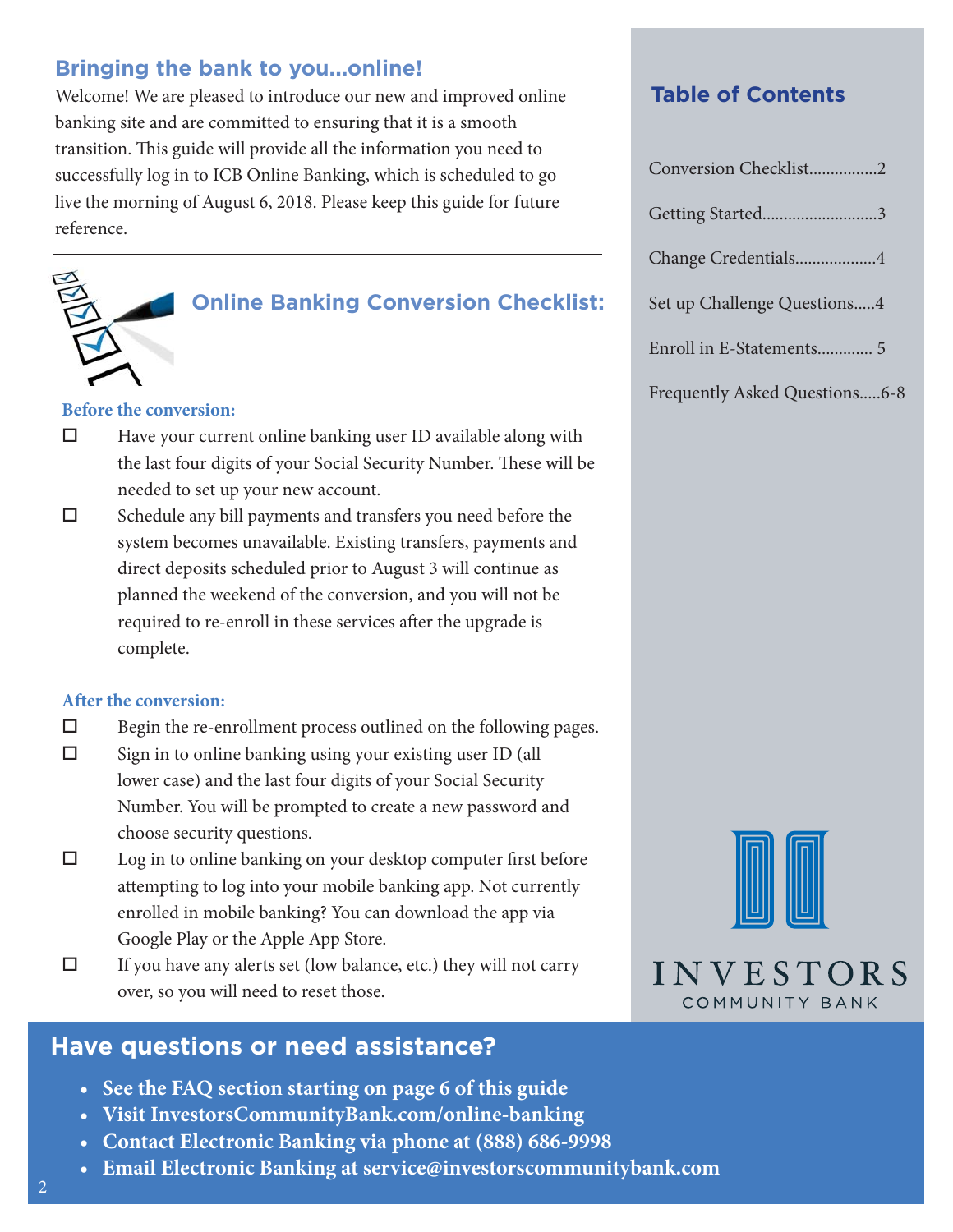## **Getting Started**

To access our new online banking website starting August 6, visit **www.investorscommunitybank.com,** click on the green **Online Banking** button at the top-right corner of the page, then click **Consumer.** 

### **Your User ID/Password**

Your existing user ID will now be all lower case. For example, if your user ID is JohnDoe55, it will become johndoe55. Enter your username in the Username field and your temporary password in the Password field.

*Important Note -* Your current password will NOT be converted to the new system. *Please use the last 4 digits of your Social Security Number as a temporary password.* Click "Log In" after you have entered your Username and Password.

| Log in                      |                                                 |                                                                                |
|-----------------------------|-------------------------------------------------|--------------------------------------------------------------------------------|
| <b>Username</b><br>Password | HIDE <sup>-</sup><br>Log in<br>Forgot password? | <b>Enter User ID</b><br>(all lower case)<br><b>Enter temporary</b><br>password |
|                             | Not yet enrolled? Enroll now.                   |                                                                                |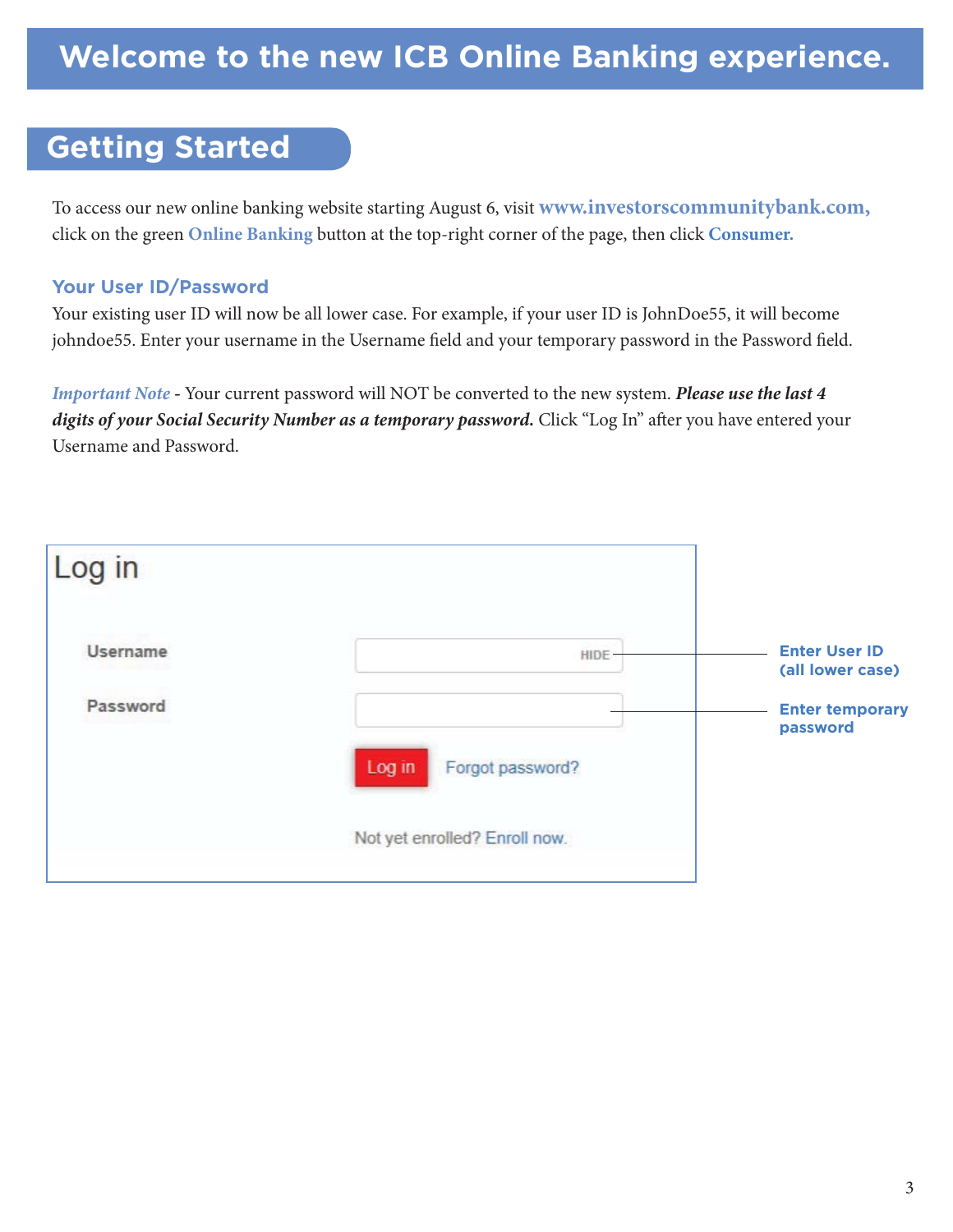## **Change Credentials**

After logging in, change your password from the last 4 digits of your Social Security Number to a permanent password using the following password requirements:

- Minimum of 8 characters
- At least one letter of the alphabet
- At least one number
- At least one special character (such as  $\$, \emptyset, !, ?, *, *$ )

| Change credentials |                                                                                                  |                             |
|--------------------|--------------------------------------------------------------------------------------------------|-----------------------------|
|                    | Minimum of 8 characters: 5 alpha, 2 numeric, and 1 special charac<br>Password is case sensitive. |                             |
| Username           | ichtest                                                                                          |                             |
| New password "     |                                                                                                  | <b>Enter New Password</b>   |
| Confirm password * |                                                                                                  | <b>Confirm New Password</b> |
|                    | * Indicates required field                                                                       |                             |
|                    | Continue                                                                                         |                             |
|                    |                                                                                                  |                             |

## **Set Up Challenge Questions**

You will be prompted to set up three challenge questions as displayed below. There are multiple questions to choose from in each of the drop-down menus. Please use unique answers for each questions, and note that answers are not case sensitive.

| First challenge question "             | What is your favorite sports team?                | $\blacktriangledown$ | <b>Choose question</b>       |
|----------------------------------------|---------------------------------------------------|----------------------|------------------------------|
| First answer*                          | NIDE                                              |                      | from each drop down<br>menu. |
| Second challenge question *            | What is your maternal grandfather's first name? V |                      |                              |
| Second answer "                        | HIDE                                              |                      | <b>Type in answer to</b>     |
| Third challenge question. <sup>+</sup> | What is your favorite hobby?                      | $\check{~}$          | each question.               |
| Third answer *                         | HIDE                                              |                      |                              |
|                                        | Don't challenge me again on this device.          |                      |                              |
|                                        | * Indicates required field                        |                      |                              |
|                                        | Continue                                          |                      |                              |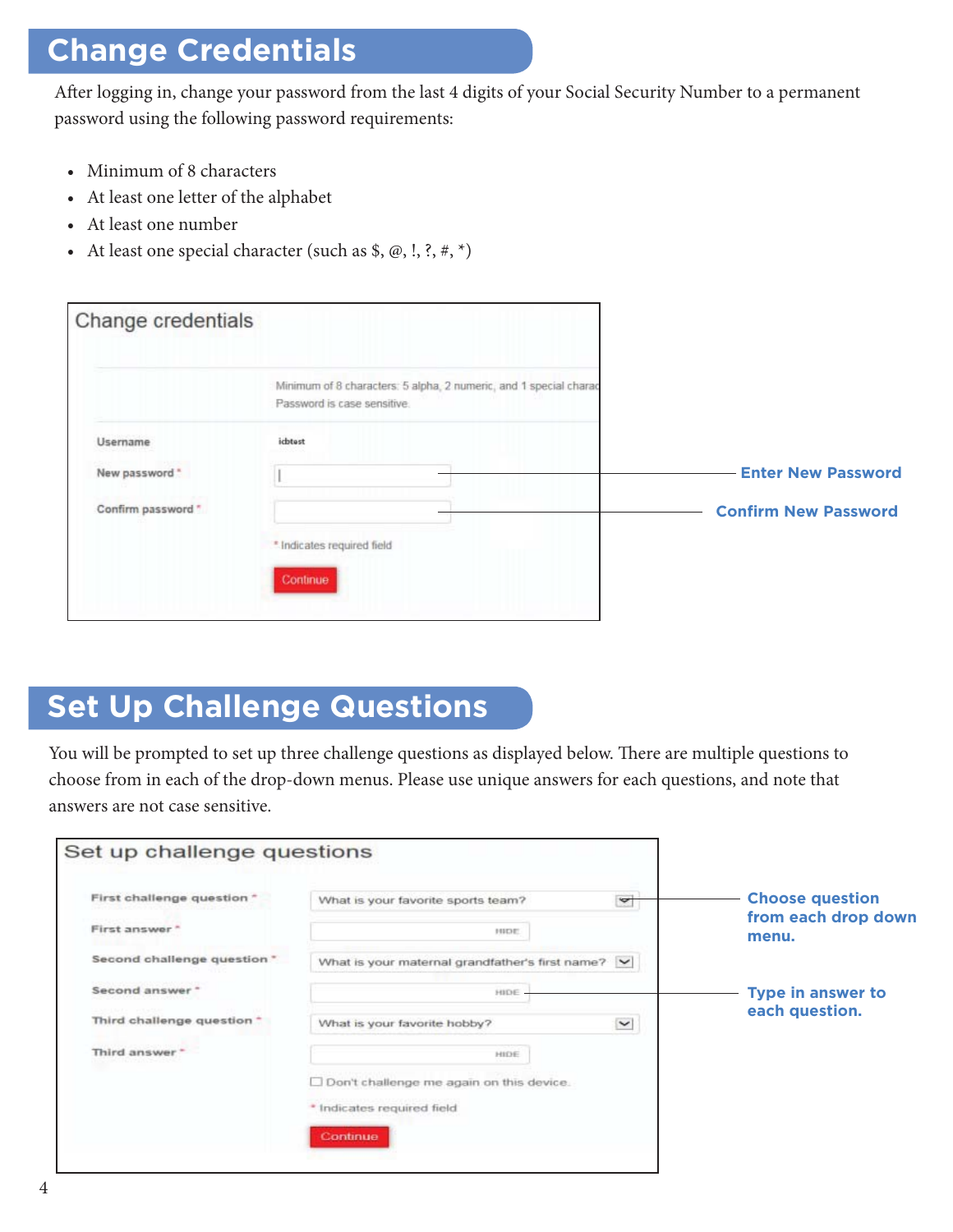## **Enroll in E-Statements**

### **About E-Statements**

After you set up your challenge questions, you will see your accounts listed and the option to enroll in E-statements. E-statements allow you to receive an email notice when your account statement is ready. Simply log in to view, save or print your statement. When this option is selected, statements will be available promptly online, and you will no longer receive paper statements in the mail, ensuring only you see your account information.

### **How to Enroll**

To enroll in E-Statements, select the accounts you wish to receive E-Statements on. Click on the electronic statement terms and conditions. Upon reading the terms and conditions, click the "I have read…" box and then click Enroll. Select "Ask Me Later" to enroll in E-Statements at a later time.

|                                                                               | Electronic statements enrollment                                                                                  |                                                                      |
|-------------------------------------------------------------------------------|-------------------------------------------------------------------------------------------------------------------|----------------------------------------------------------------------|
| <b>Accounts</b>                                                               |                                                                                                                   |                                                                      |
| Email                                                                         | As the account holder, you will receive statement notifications at the email address below.<br>email @ domain.com |                                                                      |
| Account                                                                       | <b>Delivery method</b>                                                                                            |                                                                      |
| PERSONAL DDA<br><b>XXXX</b>                                                   | eStatement                                                                                                        |                                                                      |
| STUDENT DDA<br><b>XXXX</b>                                                    | O eStatement<br>$\bullet$ Paper                                                                                   | <b>Choose how you'd like</b><br>to receive your<br><b>statements</b> |
| <b>STUDENT DDA</b><br>XXXX:                                                   | O eStatement<br><b>O</b> Paper                                                                                    |                                                                      |
| <b>Terms and conditions</b>                                                   |                                                                                                                   |                                                                      |
| enrollment                                                                    | You must read the electronic statements terms and conditions before you can accept and continue your              |                                                                      |
| $\Box$ I have read and accept the electronic statements terms and conditions. |                                                                                                                   | <b>Check box to agree</b>                                            |
| Ask me later<br>Enroll                                                        | <b>Decline</b>                                                                                                    | <b>Click to enroll, decline</b><br>or decide later                   |

## **You're All Set!**

Congratulations, you are now ready to use online banking! Contact our Electronic Banking department at (888) 686-9998 or service@investorscommunitybank.com if you experience any issues or have any questions.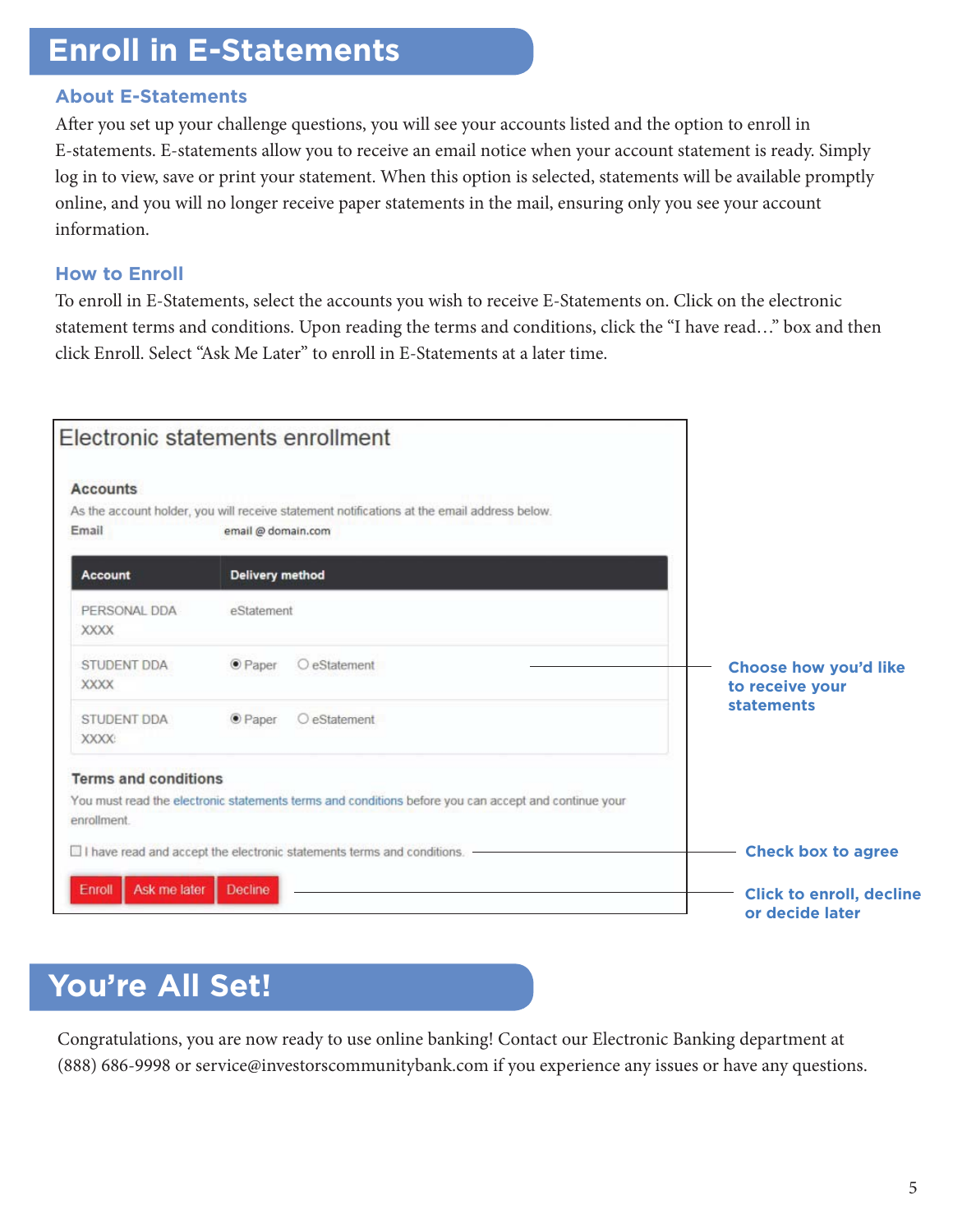## **ICB Online Banking Conversion FAQ's**

#### **Why is ICB changing Online Banking ?**

We are continually looking at ways to improve your online banking experience, and our new online banking product will do just that. It will be easy to navigate and provide enhanced features and functionality.

#### **Will the online banking site look different?**

Yes! We are excited about the new look and feel of our online banking site and know you will be too. It will provide access to many new features and services, including an intuitive interface with enhanced security, Bill Pay and Popmoney.

#### **What new features will be available?**

With the new online banking platform, you will be able to view your account list with real-time balances, history and check images; have the ability to pay bills directly from the home page; and make person-to-person payments using Popmoney. These are just a few of the exciting features you'll experience within our new platform!

#### **Will I need to change my username and password?**

Your user ID will remain the same except it will now be all lower case. For example, if your user ID is JohnDoe55, it will become johndoe55. Your initial password will be the last 4 digits of your Social Security Number (SSN). For assistance in this process, see pages 3-5 of this guide.

#### **Will I have to set up new security questions?**

Yes. To ensure your accounts are protected, you will be prompted to answer three security questions with responses that are less likely to be compromised from social media sites or other online outlets. It is suggested that you do not use the same answer for each security question. Please note that your answers will not be case sensitive.

#### **If I currently use Bill Pay, what will happen to all my existing payments?**

All of your current Bill Pay information will transfer and be available once the upgrade is complete.

### **Will previously established alerts and account nicknames transfer, or will I need to reestablish those?**

If you have any alerts set (low balance, etc.) they will not carry over, so you will need to reset those. Account nicknames will transfer over and be available after the upgrade is complete.

#### **Will I be able to see all of my accounts and statements immediately after the conversion? What about prior statements?**

Yes, your accounts and statements will be available as soon as the update is complete. This includes all prior statements.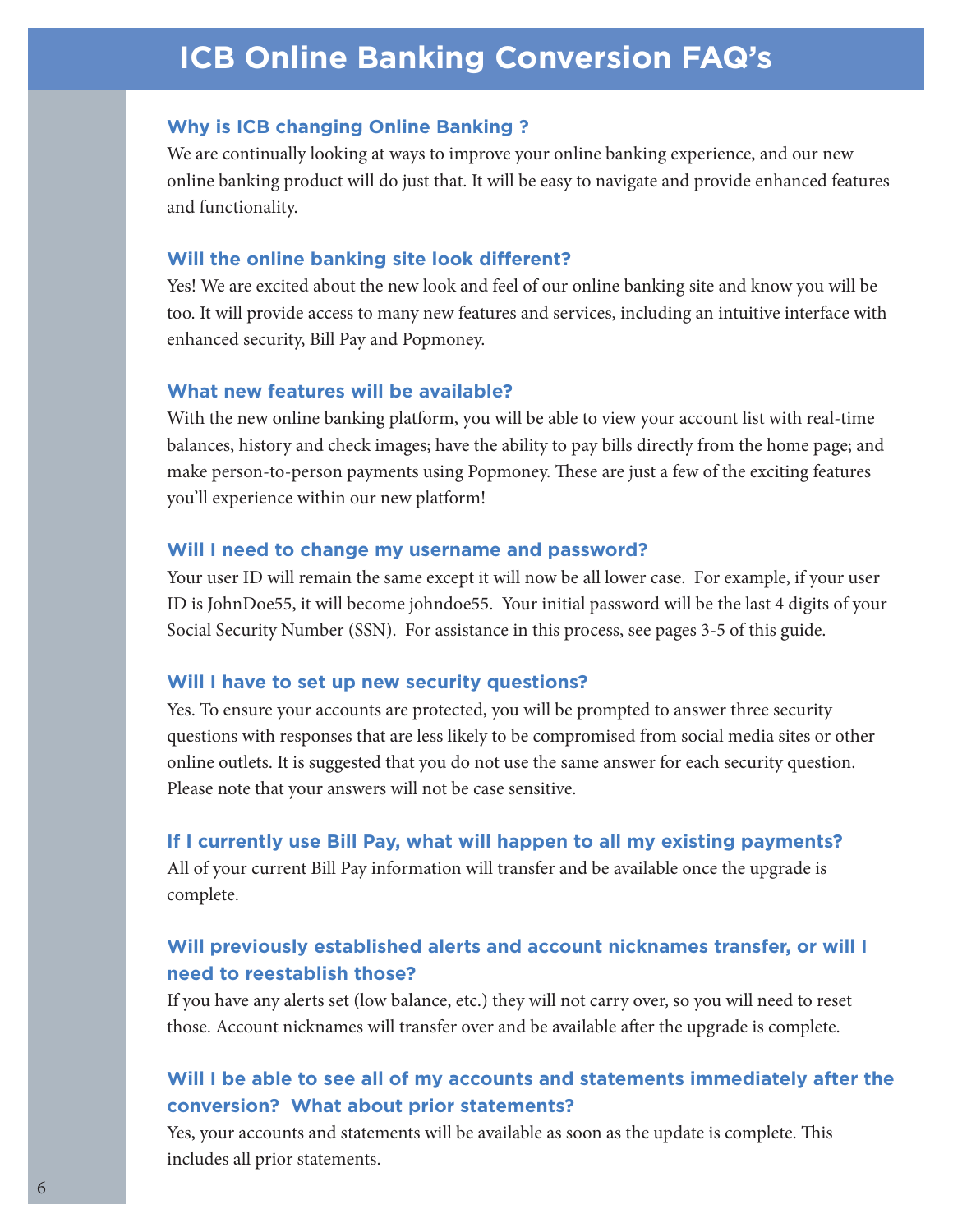## **ICB Online Banking Conversion FAQ's**

#### **Will I be able to view loan account statements online?**

You will be able to view loan account statements online in the near future, but not as part of this upgrade.

### **What will happen to any incoming/outgoing transfers and Bill Pay requests scheduled during downtime? What actions will I be able to take during downtime?**

Any payments that are already set up in Bill Pay before August 3, 2018 will still be sent and processed as scheduled. Please note that you will be unable to initiate new payments during the weekend of the conversion, so we encourage you to schedule those ahead of time.

#### **Will I be able to perform external transfers in addition to Popmoney?**

External transfer is not available within Bill Pay, since we are not implementing Account-to-Account Transfers (A2A). However, we will have Popmoney, which allows you to make payments to another individual using only their email address or phone number. You will also have the option to use Bill Pay, which allows you to make electronic payments to a person or a merchant.

### **Will the new online banking house both retail and business accounts for the same owner?**

No, all business accounts will be accessible through Cash Management Online (CMO), and consumer (retail) accounts will use the new consumer online banking system.

#### **Will the upgrade affect my mobile banking access?**

After the upgrade we recommend that you log in to the new online banking site prior to logging in to mobile banking. If you do this and set up your new challenge questions, you should have no problem logging in to ICB Mobile. Updated terms and conditions will be provided the first time you log in to ICB Mobile after the upgrade.

#### **Will anything else change with my mobile banking app?**

Yes! This upgrade includes additional features in ICB Mobile, such as Touch ID, check images, password management and enhancements to Bill Pay. Visit www.investorscommunitybank.com/ icb-mobile to watch a video and learn more about all the functionality of ICB Mobile.

#### **Will I still visit the same website to access online banking?**

Yes! You will still access online banking via the link located on the home page of www. investorscommunitybank.com. Click on the green "Online Banking" button in the upper right corner, then click "Consumer" to access online banking.